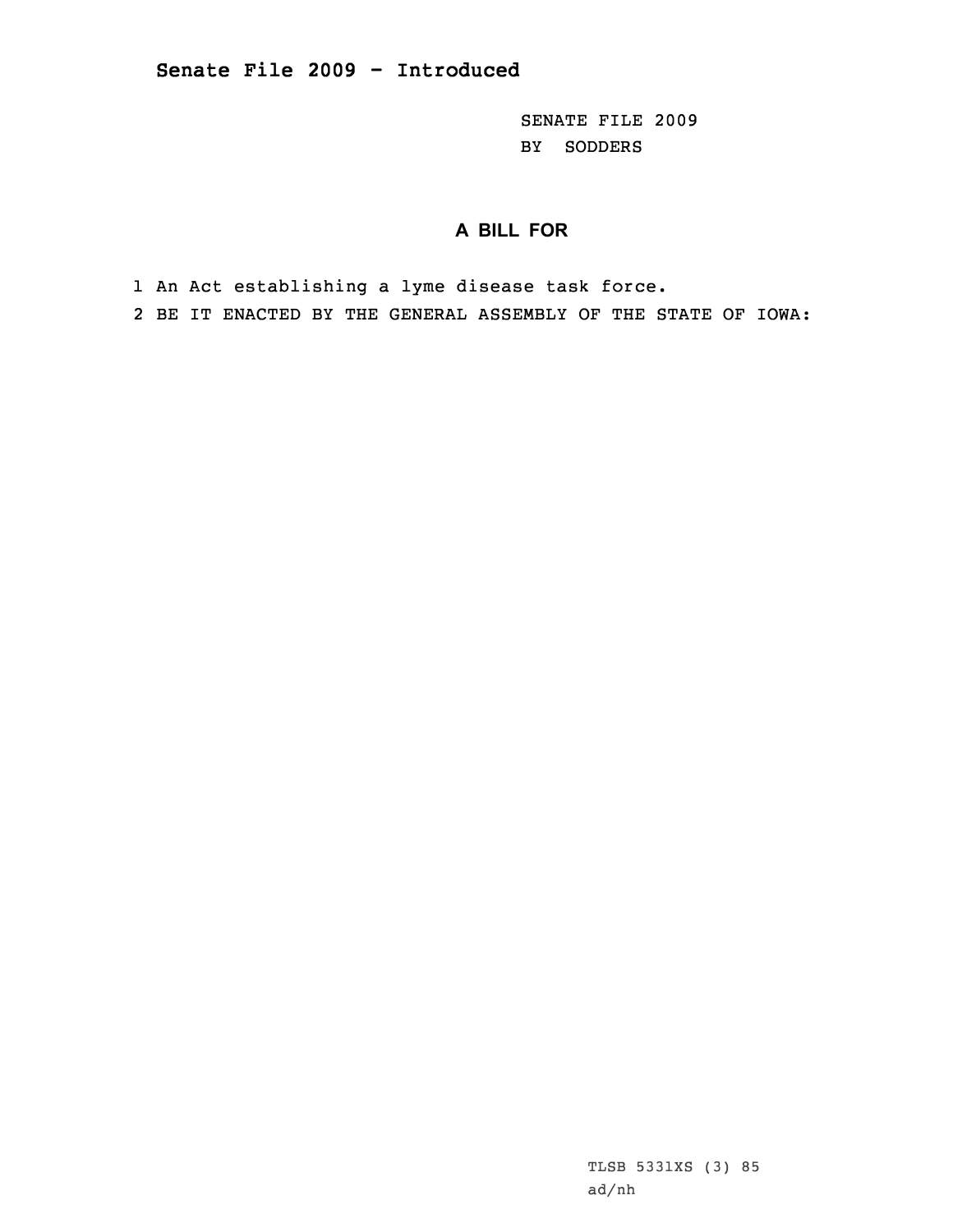1Section 1. LYME DISEASE TASK FORCE AND REPORT.

2 1. The department of public health shall establish and 3 facilitate <sup>a</sup> task force to examine the prevalence and treatment 4 of chronic lyme disease in the state.

5 2. The membership of the task force shall include but is not 6 limited to the following:

7 a. <sup>A</sup> representative of the department of public health.

8 b. <sup>A</sup> representative of the board of medicine.

9 c. <sup>A</sup> representative of the Iowa medical society.

10 d. <sup>A</sup> representative from the university of Iowa hospitals 11 and clinics.

12e. An advocate concerned about chronic lyme disease.

13 f. Other members as the department of public health deems 14 necessary.

 3. The task force shall discuss the prevalence of lyme disease in the state, the appropriate treatment of lyme disease, patient methodologies, studies on the effectiveness of various treatments for lyme disease, legislative proposals concerning lyme disease, board of medicine actions concerning lyme disease, and other topics deemed appropriate by the department of public health. The task force shall focus primarily on chronic lyme disease.

 4. The task force shall develop recommendations concerning tracking of chronic lyme disease, appropriate care protocols for chronic lyme disease, ways to promote public awareness of chronic lyme disease, and other recommendations deemed appropriate by the department of public health. The task force shall include cost projections for all recommendations.

29 5. The task force shall, by December 15, 2014, submit <sup>a</sup> 30 report of its findings and recommendations to the governor, the 31 general assembly, and the department of public health.

32 EXPLANATION

33 **The inclusion of this explanation does not constitute agreement with** <sup>34</sup> **the explanation's substance by the members of the general assembly.**

35 This bill requires the department of public health (DPH) to

-1-

LSB 5331XS (3) 85  $ad/nh$   $1/2$